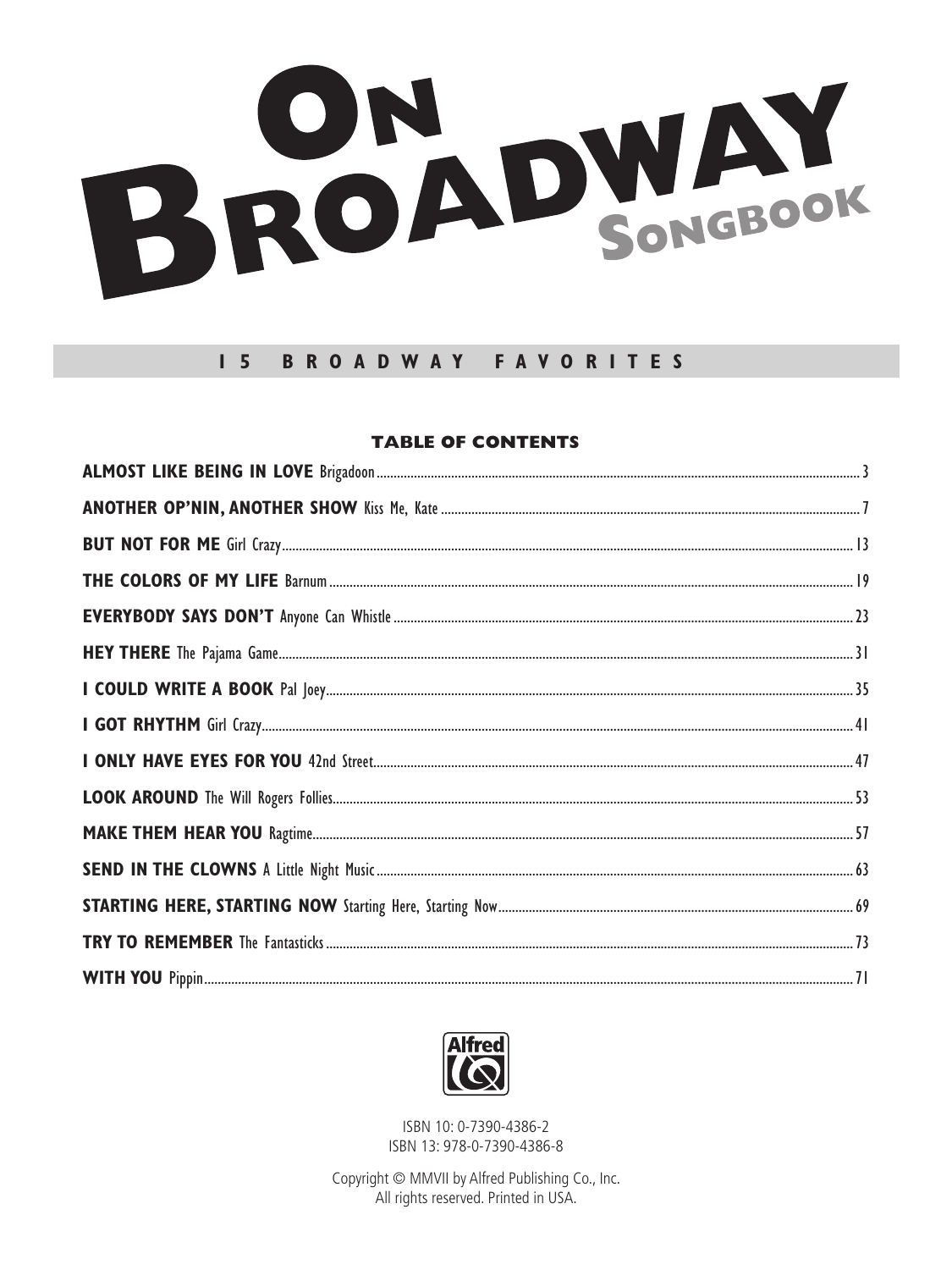## **1. ALMOST LIKE BEING IN LOVE**

 $\overline{\mathfrak{e}}$ ¢ ¢ *Lyrics by* **from** *Brigadoon* **ALAN JAY LERNER Freely** *Music by* **FREDERICK LOEWE 3**  $\overline{\mathbb{Q}^{\flat}}$  $\frac{1}{2}$ May mp  $\overline{\phantom{a}}$ the sun  $\overline{\phantom{a}}$  $\overline{\phantom{a}}$  $\overline{\Phi^{\flat}}$  $\mathbf{b}$  $\overline{\bullet}$  $\overline{\bullet}$  $\frac{1}{2}$  $\overline{\bullet}$ 3  $\bullet$  $\frac{1}{\epsilon}$  $\sharp$   $\neq$   $\sharp$  $\frac{1}{\epsilon}$ 3  $\bullet$  $\overline{\bullet}$  $\frac{1}{2}$  $\frac{1}{\bullet}$ 3  $\bullet$ 19  $\frac{1}{\sqrt{2}}$  $\overline{\phantom{0}}$  $3 \longrightarrow \qquad \qquad F^7$ e<br>8  $\overline{\bullet}$ Z Cm<sup>7</sup>  $\overline{\phantom{a}}$  $\bullet$  8 g g  $\mathbf{\mathcal{G}}^{\mathbf{\cdot}}_{\flat}$  $\overline{b}$ mp  $\overline{\phantom{a}}$  $\frac{1}{\sqrt{2}}$  $\frac{\partial}{\partial \phi}$ ‡ठ  $\partial$  $\frac{1}{2}$ 4  $\overline{\mathbb{Q}^{\flat}}$  $\mathsf{b}$ gave  $\overline{\phantom{0}}$ me the pow'r,  $\overline{\phantom{a}}$ but  $\frac{1}{\bullet}$  $\overline{B}$ could swim Loch Lo  $\overline{\phantom{a}}$  $\overline{\phantom{a}}$  $\overline{\bullet}$ - mond and be home  $\overrightarrow{ }$ home in half an hour.  $\overrightarrow{a}$  ,  $\overrightarrow{a}$  ,  $\overline{\mathbb{Q}^{\flat}}$  $\mathsf{b}$ Dm  $\overrightarrow{ }$  $\frac{1}{2}$  $\frac{2}{5}$ Cm<sup>7</sup>  $\frac{1}{2}$ Б<br>О  $F<sup>7</sup>$  $\frac{1}{\bullet}$  $\overline{B}$ 6  $\mathrm{Cm}^7$  $\overline{\phantom{a}}$  $\overline{\bullet}$  $\overline{\phantom{a}}$  $\frac{1}{\sigma}$  $F<sup>7</sup>$  $\frac{1}{2}$  $\frac{1}{\rho}$  $\mathrm{Cm}^7$  $\frac{1}{2}$ Ĭ  $\bullet$  $\overline{\bullet}$  $\overline{\bullet}$  $\overline{\phantom{a}}$  $\frac{1}{\sqrt{2}}$  $\mathbf{\mathcal{Y}}^{\mathbf{:}}_{\flat}$  $\overline{b}$  $\overline{\partial}$  $\overline{\partial}$  $\overline{\partial}$  $\overline{\mathbf{a}}$   $\overline{\mathbf{a}}$  $\overline{\partial}$  $\overline{\mathbf{a}}$   $\overline{\mathbf{a}}$ 7  $\overline{\mathbb{Q}^{\flat}}$  $\mathbf{b}$ May - be the air  $\overline{\bullet}$  $\overline{\phantom{a}}$  $\bullet$   $\rho$ gave  $\overline{\bullet}$ me the drive  $\bullet$   $\bullet$   $\bullet$   $\circ$ for I'm  $\overline{\mathbf{R}}$  $\overline{\ }$ all a - glow and a - live.  $\overline{\phantom{a}}$  $\overline{\cdot}$   $\overline{\cdot}$   $\frac{1}{2}$ r. -  $\overline{\mathbb{Q}^{\flat}}$  $\mathsf{b}$  $B^{b7}$ e<br>8  $\overline{\phantom{a}}$  $\bar{\bm{z}}$ Fm7  $\overrightarrow{ }$  $\bullet$   $\overline{26}$  $\frac{8}{3}$  $\overline{8}$  $B^{\frac{1}{2}}$  $\frac{1}{\sqrt{2}}$  $\frac{\bullet}{\rho}$ Fm7  $\frac{1}{\sqrt{2}}$  $\overline{\mathbf{z}}$ **D**<br>P  $B^{b7}$  $\overline{\phantom{a}}$  $\overline{A}$ e<br>8  $\overline{\bullet}$  $\bar{\bm{z}}$ Fm7  $\overrightarrow{ }$  $\frac{1}{2}$  $\overrightarrow{\bullet}$  $\frac{1}{6}$  $B^{b7}$  $\overline{\phantom{a}}$  $\frac{2}{5}$  $\frac{3}{2}$  $\overline{\cup}$  $\overline{\phantom{0}}$ <u>|</u> چ  $\mathbf{\mathcal{Y}}$  ,  $\frac{b}{2}$  $\frac{1}{2}$  $\frac{1}{\sqrt{2}}$  $\frac{1}{2}$  $\frac{1}{\rho}$  $\frac{1}{2}$  $\frac{1}{\sqrt{2}}$  $\widehat{\epsilon}$  $\overline{\phantom{0}}$ 10 **Moderato**  $\frac{1}{1}$  $\frac{1}{1}$  $\frac{1}{1}$  $\frac{1}{1}$  $\frac{1}{1}$  $\frac{1}{1}$ **11**  $\overline{\mathbb{Q}^{\flat}}$  $\mathsf{b}$ What mf*-*f  $\overline{\bullet}$ a  $\bullet$ day  $\overline{P}$ this  $\overline{\bullet}$ has  $\overline{\bullet}$ been!  $\overline{\partial}$ What  $\overline{\phantom{a}}$ a  $\overline{\bullet}$ rare  $\overline{\rho}$ mood I'm  $\overline{\phantom{a}}$  $\overline{\phantom{a}}$ in!  $\frac{1}{2}$ Why, it's  $\overline{\bullet}$  $\overline{\phantom{a}}$  $\overline{\mathbb{G}}^{\flat}$  $\mathsf{b}$ mf*-*f  $\overline{\phantom{a}}$  $\frac{1}{\bullet}$  $\overline{\phantom{a}}$  $\overline{\phantom{a}}$  $E^{\flat}$ maj<sup>7</sup>  $\check{\xi}$  $\overline{\overline{S}}$  $\circ$  , Cm<sup>7</sup>  $\overline{\phantom{a}}$  $\frac{1}{\bullet}$  $\overline{\phantom{0}}$  $\frac{1}{\bullet}$  $\rm F^7$ ≹ ड  $\overline{\phantom{0}}$  $\overline{\overline{\phantom{a}}}$  $\overline{\phantom{0}}$  $\overline{\phantom{0}}$  $E^{\flat}/F$ z<br>J Î  $\overline{\bullet}$  $\overline{\bullet}$  $B^{b}$ maj<sup>7</sup>  $\lambda$  $\overline{\epsilon}$  $\frac{1}{2}$  $\overline{\phantom{0}}$  $\overline{\phantom{0}}$ Faug Ş į  $\bullet$  $\frac{1}{3}$ Bb6  $\check{\xi}$  $\overline{\mathsf{d}}$  $\frac{1}{2}$  $\frac{1}{2}$  $\overline{\bullet}$  $B^{\flat}$ maj<sup>7</sup> ĕ i Ş  $\overline{\bullet}$  $\mathbf{\mathcal{Y}}^{\mathbf{:}}_{\flat}$  $\overline{b}$  $\overline{\phantom{a}}$  $\frac{1}{2}$ Ş  $\begin{array}{c} \bullet \end{array}$  $\overline{\phantom{a}}$  $\leftarrow$  $\overline{\phantom{a}}$  $\leftarrow$  $\overline{\phantom{a}}$  $\frac{1}{\lambda}$ 

SHORT TRACK #16

**© 1947 (Renewed) ALAN JAY LERNER and FREDERICK LOEWE World Rights Assigned to CHAPPELL & CO. World Rights Assigned to and Administered by EMI U CATALOG INC. (Publishing) and ALFRED PUBLISHING CO., INC. (Print) All Rights Reserved**